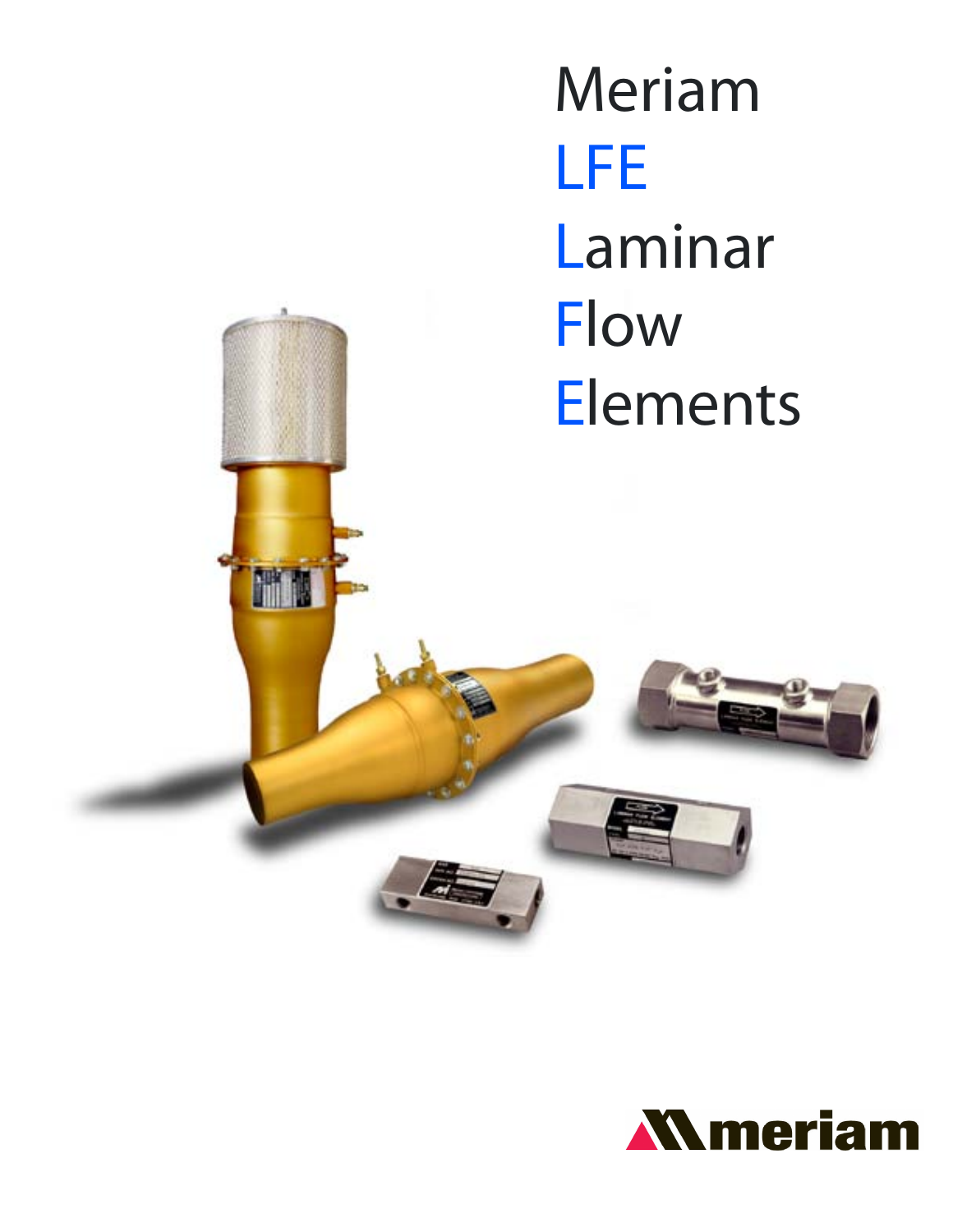# Meriam's Laminar Flow Element (LFE)

Meriam LFEs are excellent for measuring low gas flow rates from 0.2 SCCM up to 2250 SCFM. They are inherently accurate and repeatable and are calibrated traceable to NIST. Flow turndown s 20:1 or better and the differential pressure generated is nearly linear to flow. This combination makes an LFE a great choice for gas flow measurement



### **PErForManCE**

Standard LFE calibration accuracy is  $\pm$  0.72% of Reading (not % of Full Scale) traceable to the National Institute of Standards and Technology (NIST). Rigid construction and lack of any moving parts make the LFE calibration stable. Only physical damage or particulate deposition in the element will cause a calibration shift.

Repeatability: Response time: Turndown:

Standard Accuracy:  $\pm 0.72\%$  to  $\pm 0.86\%$  of Reading 0.1% 16 ms 20:1 achievable with accurate DP device Greater turndown achievable with precision DP device

LFE NPT Connection

### **utility**

LFEs can be used to measure flow rate for a variety of gases and applications. Standard models are available to measure as little as 0.2 SCCM (5.9 E-06 SCFM) to as much as 2250 SCFM of air flow at standard conditions. Custom models for up to 15,000 SCFM of air are available. Stainless steel or aluminum materials make LFEs compatible with most gases. Flow rate of gas mixtures can also be measured when the percentages of component gases and mixture properties are known.



LFEs for hose type process connections

### **aPPliCationS**

LFEs are applicable in most clean and non-condensing gas flow applications. They excel in critical gas flow measurement applications and make excellent calibration standards because of their inherent accuracy, stable calibration, excellent response time and repeatability. LFEs are used to calibrate turbine meters, variable area meters, flow regulators, mass flow meters, and thermal anemometers to name a few. Gas flow measurement for demanding flow control is a common application. Other applications include leak detection and quantification, design and testing of discrete parts, automotive engine and emissions testing, and window and door leak testing.







Capillary Tube Bundle (top); Capillary Matrix Array (bottom)

#### **tHE lFE MatriX**

The LFE matrix can be made from individual SS tubes or windings of SS foil. These tubes are long enough, relative to their inside diameter, to cause laminar flow to occur inside each tube. The result is a near linear relationship between DP and flow rate. The DP generated across the matrix responds very quickly to changes in flow. All DP is permanent pressure loss to the system but LFEs are sized to produce no greater than 8" water column at maximum flowing conditions. Individual tube diameters are very small so flowing gases need to be clean and dry to preserve the calibration. Filtered inlet versions of most LFE models are available to keep the matrix clean and the calibration constant.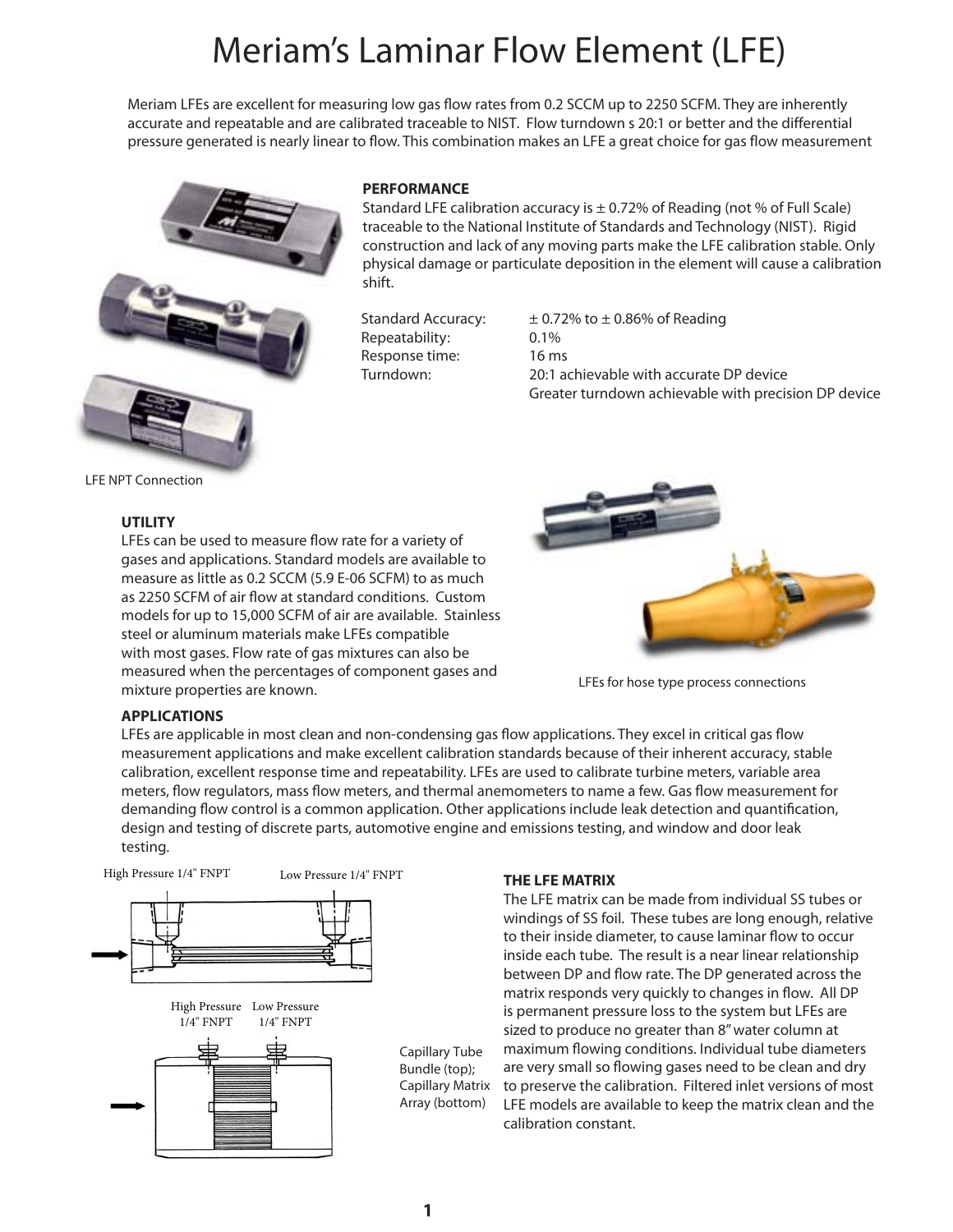

LFEs for flanged process connections

\*Accuracy Levels Available: Commercial Calibration Master Calibration Independent Lab Calibration

#### **Calibration and aCCuraCy**

Meriam LFEs are calibrated with air at atmospheric conditions referenced to 29.92" mercury absolute (760mm Hg. Abs.) and 70º F. (21.1º C). Each completed element is calibrated and traceable to the National Institute of Standards and Technology. Meriam LFEs are supplied with a reproducible flow curve in terms of SCFM versus inches of water differential pressure. Correction factors are included to cover an inlet pressure range from 26 to 36" Hg Abs. and an inlet temperature from 50º F to 150º F. For special flow applications, we request that you contact Meriam with complete flow information. The rated accuracy\* of all Meriam LFEs is percentage of actual reading; not the much wider percentage of full scale flow rate tolerance of other devices.

> ± 0.72% of Actual Reading† ± 0.64% of Actual Reading†† ± 0.50% of Actual Reading or better, consult factory

 $\dagger$   $\pm$  0.86% Reading for full scale flow of 1000 SCFM or higher  $\pm$  1.70% Reading for full scale flow of 1000 SCFM or higher

The Special Calibration Procedure #A- 33544 is designed to meet the basic requirements of MIL-STD-45662A, ANSI Z540, 10CFR50 and MIL-Q-9858A. Complies to 40CFR 1065.225 and 1065.240.

Contact Meriam for more information.





Filtered inlet LFEs available for intake measurement applications

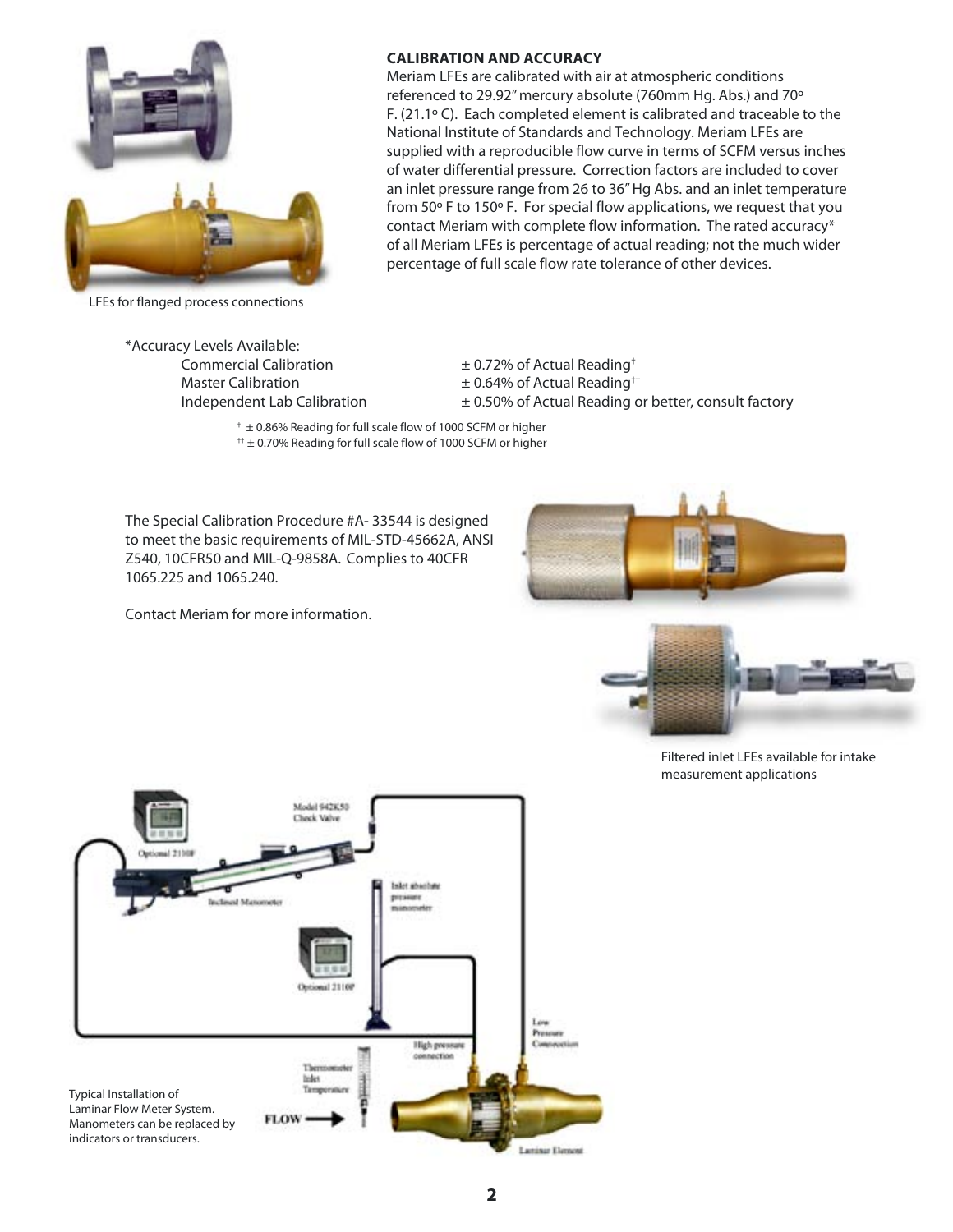### **MDT500 Flow Measurement System**

The Meriam MDT500 Flow Measurement System is designed to allow users to accurately measure air and gas flow rates. The direct mounted, multivariable transmitter mounts to any Meriam LFE Model.

LabVIEW® Drivers and Software Development Kit are included to make using the MDT500 even easier. Using LabVIEW® executable, ACFM, SCFM and mass flow are displayed on your PC.

The MDT500 delivers impressive system accuracy of +/- 0.8% Flow Rate and a response time of less than 0.1 second. With long term stability and no moving parts the unit is maintenance free.

The MDT500 provides a wide flow range, while maintaining accuracy and there is no drift over time and temperature. It delivers best repeatability and is also independent of orientation. The MDT500 offers linear response and a low head loss model is also available.

Laminar applications include leak detection, calibration reference standards, critical gas flow measurements, combustion air flow to engines and many more.

### **lFS-1 Flow Measurement System**

The LFS-1 Flow Measurement System for Meriam LFEs takes advantage of the wide flow turndown and the percent of Reading precision of the LFE, as well as Meriam's calibration expertise, to provide a superior gas flow measurement solution. The integral flow computer makes real time corrections for changes in differential pressure, static pressure, temperature and relative humidity to provide the most accurate results possible. Calibration coefficients for up to five (5) LFEs can be stored in memory and called up for later use with a push of a button. For control or data transmission purposes, the LFS-1 Flow Measurement System has both analog and digital outputs. 4–20 mA and 0–10 volts analog output options are ideal for control and recording functions. RS-232 and RS-485 digital communications are standard.



Special application requirements can often be accommodated by the LFS. For example, simultaneous flow measurement of two LFEs can be made and the summation of the two flows calculated and displayed. Or, for testing over a wide range for flow, the LFS can be set up to automatically switch from one LFE to an LFE of a different flow capacity as flow rate increases to a predetermined set point.

Meriam's LFS-1 provides standard system accuracy of  $\pm$  1.0% of Reading over a 10:1 flow turndown and  $\pm$  1.1% over 20:1 turndown. Calibration of the LFE and LFS-1 as a system makes this possible. Meriam can offer LFS accuracy as low as 0.60% of Reading over a 10:1 flow turndown by using better calibration standards. All LFS packages include complete instrumentation, system calibration and NIST traceable documentation. LFEs and systems cover gas flow ranges from 0.2 SCCM to 15,000 SCFM.

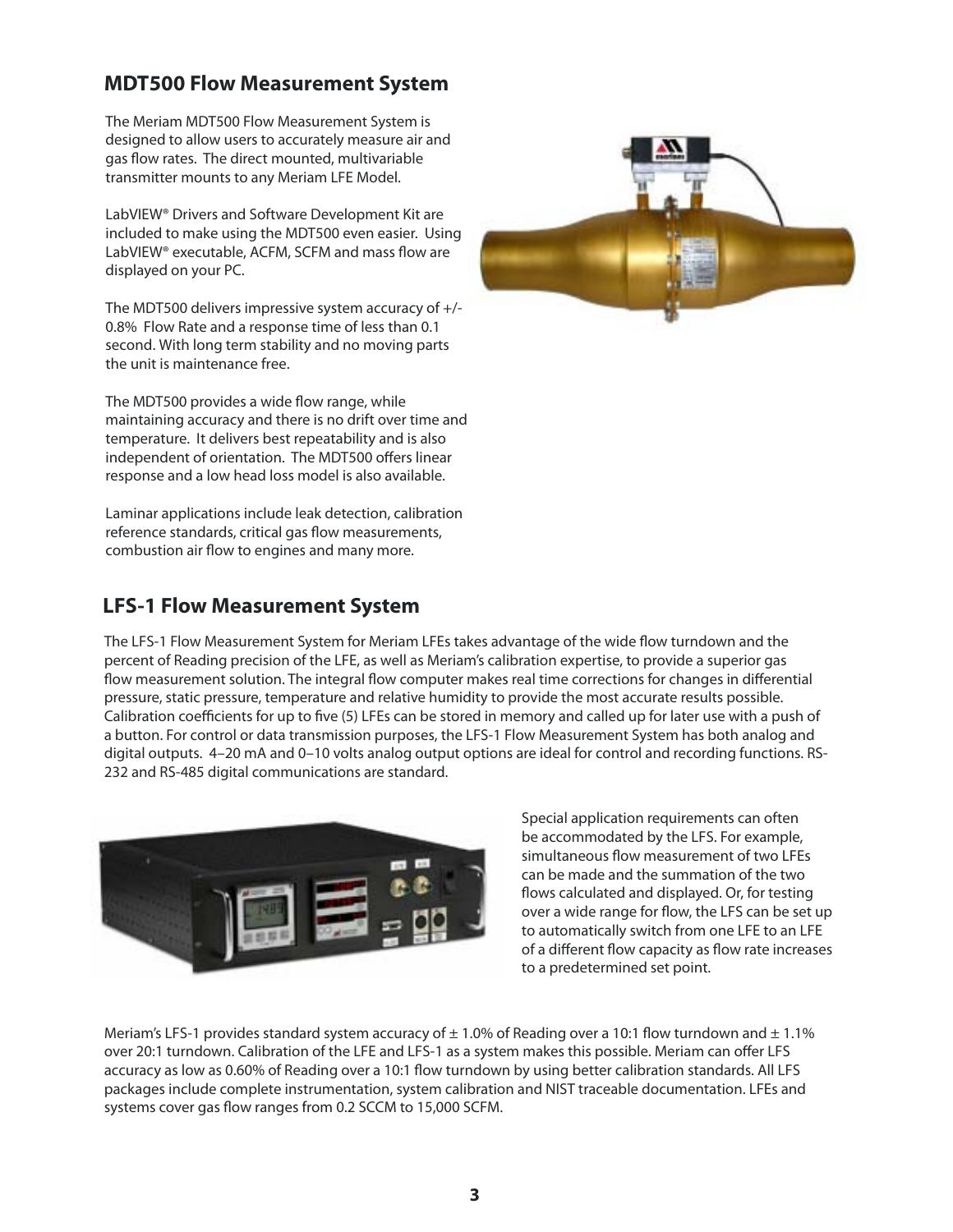## **to provide the accurate answers you need in the shortest amount of time...**

# *Please Provide us With the Following Ordering Data:*

- 1. Model number.
- 2. Flowing gas data;
	- a. Flow rate in desired units.
	- b. Base conditions.
		- i. Pressure
		- ii.Temperature
	- c. Flowing conditions
		- i. Pressure
			- ii. Temperature
		- iii. Viscosity at flowing temperature.
	- d. Differential at maximum flow.
	- e. Specific gravity, if other than air.
	- f. Flowing gas, if other than air.
- 3. Readout instrument.
- 4. Description of installation configuration.
- 5. Line size.
- 6. Line Material.
- 7. Accuracy required

### **Special Calibration Procedure**

A special service is available for those Meriam LFE units which are governed by quality programs requiring periodic recalibration. The Special Calibration Procedure #A-33544 is designed to meet the basic requirements of 10CFR50, ANSI-Z540-I & ML-Q-9858A. Complies to 40CFR 1065.225 and 1065.240. Contact Meriam direct for information.

Extended Range Calibration to extend calibrated flow range by 50% available for many models.

**Meriam Field Representatives** in principal cities throughout the country are ready to serve you. Call on them for help when you have flow measurement problems. Or, if you prefer, contact us direct.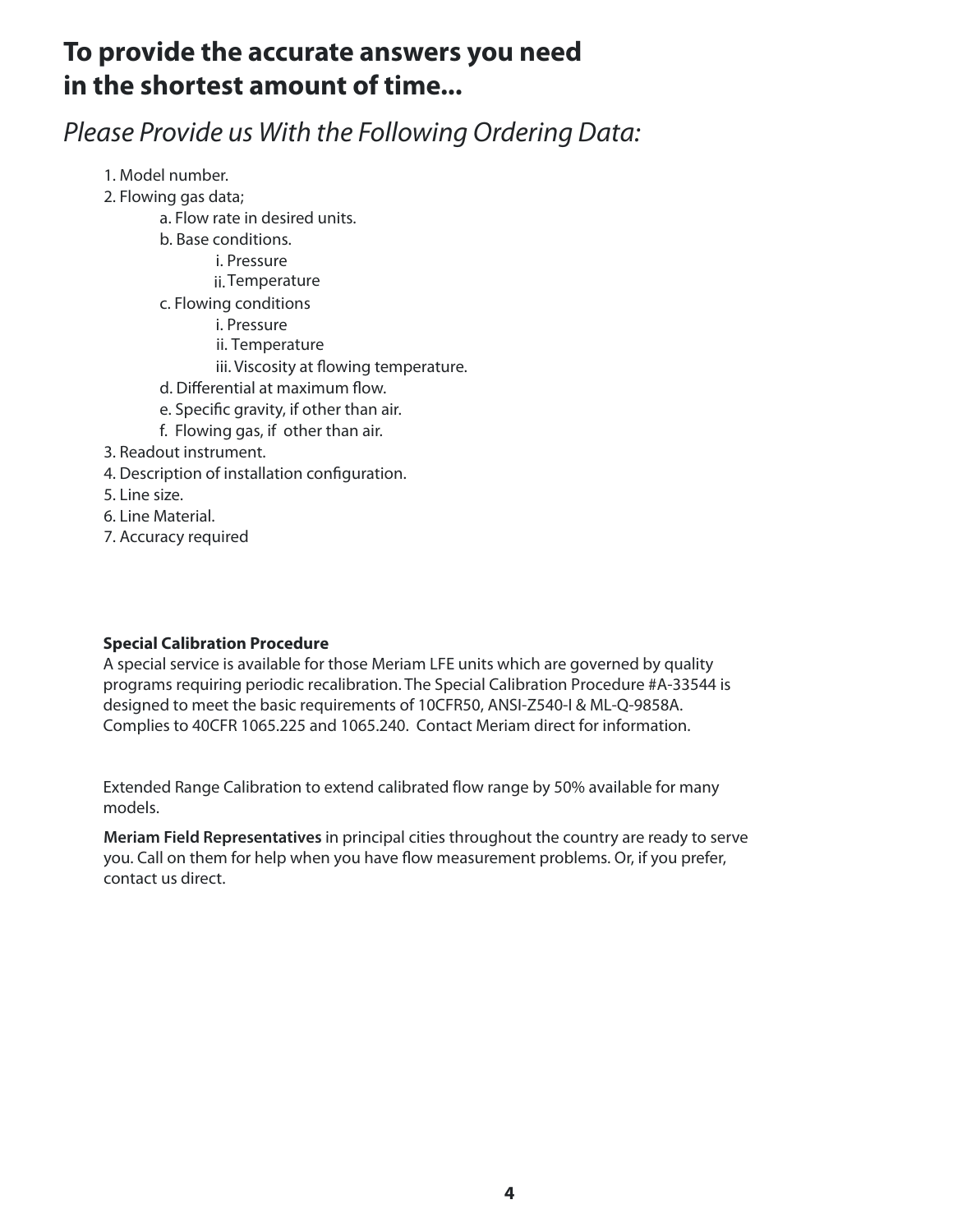|  | Model Number & Description                                                                                                                                                                | Pipe Size               | NPT tapered thread       |  |
|--|-------------------------------------------------------------------------------------------------------------------------------------------------------------------------------------------|-------------------------|--------------------------|--|
|  |                                                                                                                                                                                           | 1/4''                   | 50MK10-8                 |  |
|  |                                                                                                                                                                                           | 1/4''                   | 50MK10-7                 |  |
|  | 50MK10                                                                                                                                                                                    | 1/4''                   | 50MK10-6                 |  |
|  | Utilizes stainless steel capillary tubes                                                                                                                                                  | 1/4''                   | 50MK10-5                 |  |
|  | cemented into a stainless steel body. Inlet,<br>outlet and differential pressure connections<br>are $1/4$ ".                                                                              | 1/4''                   | 50MK10-4                 |  |
|  |                                                                                                                                                                                           | 1/4''                   | 50MK10-3                 |  |
|  |                                                                                                                                                                                           | 1/4''                   | 50MK10-2                 |  |
|  |                                                                                                                                                                                           | 1/4''                   | 50MK10-1                 |  |
|  | Model 50MJ10<br>All stainless steel unit with fused matrix.<br>Differential pressure connections are 1/4". Line<br>connections 1/2" NPT, except Type 9 which has                          | 1/2"                    | 50MJ10-14                |  |
|  |                                                                                                                                                                                           | 1/2''                   | 50MJ10-13                |  |
|  |                                                                                                                                                                                           | 1/2"                    | 50MJ10-12                |  |
|  |                                                                                                                                                                                           | 1/2''                   | 50MJ10-11                |  |
|  | 3/4" NPT.                                                                                                                                                                                 | 1/2''                   | 50MJ10-10                |  |
|  |                                                                                                                                                                                           | 3/4''                   | 50MJ10-9                 |  |
|  | 50MW20<br>All stainless steel welded unit with fused matrix.<br>Line connections are threaded. Differential                                                                               | 1 <sup>''</sup>         | 50MW20-1                 |  |
|  |                                                                                                                                                                                           | 11/2"                   | 50MW20-11/2              |  |
|  | pressure connections are 1/4".                                                                                                                                                            | 2 <sup>''</sup>         | 50MW20-2                 |  |
|  |                                                                                                                                                                                           | 1''                     | 50MH10-1                 |  |
|  |                                                                                                                                                                                           | 11/4"                   | 50MH10-11/4              |  |
|  | 50MH10<br>All stainless steel welded unit with fused<br>matrix. Line connections are tapered ends (no<br>threads) for hose connection. Differential<br>pressure connections are 1/4" NPT. | 11/2"                   | 50MH10-11/2              |  |
|  |                                                                                                                                                                                           | 2 <sup>n</sup>          | 50MH10-2                 |  |
|  |                                                                                                                                                                                           | 3''                     | 50MH10-3                 |  |
|  |                                                                                                                                                                                           | 4 <sup>''</sup>         | 50MH10-4                 |  |
|  |                                                                                                                                                                                           | 5''                     | 50MH10-5                 |  |
|  |                                                                                                                                                                                           | 6''                     | 50MH10-6                 |  |
|  |                                                                                                                                                                                           | $8''$                   | 50MH10-8 (x)             |  |
|  |                                                                                                                                                                                           | 10''                    | 50MH10-10 (x)            |  |
|  |                                                                                                                                                                                           | 12''                    | 50MH10-12(x)             |  |
|  |                                                                                                                                                                                           | 16''                    | 50MH10-16(x)             |  |
|  | 50MY15<br>All stainless steel welded unit with fused matrix.<br>Line connections are 150 lb ANSI flanges.<br>Differential pressure connections are 1/4" NPT.                              | 21/2"                   | 50MY15-2 1/2<br>50MY15-3 |  |
|  |                                                                                                                                                                                           | 3''                     | 50MY15-4                 |  |
|  |                                                                                                                                                                                           | $\frac{4}{5}$           | 50MY15-5                 |  |
|  |                                                                                                                                                                                           | 6''                     | 50MY15-6                 |  |
|  |                                                                                                                                                                                           | $8''$                   | 50MY15-8 (x)             |  |
|  |                                                                                                                                                                                           | 10''                    | 50MY15-10(x)             |  |
|  |                                                                                                                                                                                           | 12''                    | 50MY15-12(x)             |  |
|  |                                                                                                                                                                                           | 16''                    | 50MY15-16 (x)            |  |
|  | 50MR2<br>Aluminum housing for low pressure<br>applications. Line connections are 150 lb ANSI                                                                                              | 2 <sup>''</sup>         | 50MR2-2                  |  |
|  |                                                                                                                                                                                           | 4 <sup>''</sup>         | 50MR2-4                  |  |
|  |                                                                                                                                                                                           | 6''                     | 50MR2-6                  |  |
|  | flanges. Differential pressure connections 1/4"<br>hose barb.                                                                                                                             | 8''                     | 50MR2-8                  |  |
|  | 50MC2 Aluminum housing for low pressure                                                                                                                                                   | $2^{\prime\prime}$ I.D. | 50MC2-2                  |  |
|  | applications. Inlet and outlet are for hose type                                                                                                                                          | 4"I.D.                  | 50MC2-4                  |  |
|  | connections. Differential pressure connections                                                                                                                                            | $6^{\prime\prime}$ I.D. | 50MC2-6                  |  |
|  | 1/4" hose barb.                                                                                                                                                                           | 8"I.D.                  | 50MC2-8                  |  |

NOTES:

1. The flows and differential pressure rating of production units are subject to a variation of plus or minus 10% from the nominal values listed above.

2. Each LFE unit is calibrated with air to Meriam flow standards which are traceable to the National Bureau of Standards. Meriam calibration flow curves are furnished with each unit.

3. A special service is available for those Meriam LFE units which are governed by quality programs requiring periodic recalibration. The Special Calibration Procedure A-33544 is designed to meet the basic requirements of 10CFR50, ANSI-Z540-I & ML-Q-9858A. Contact Meriam direct for information.